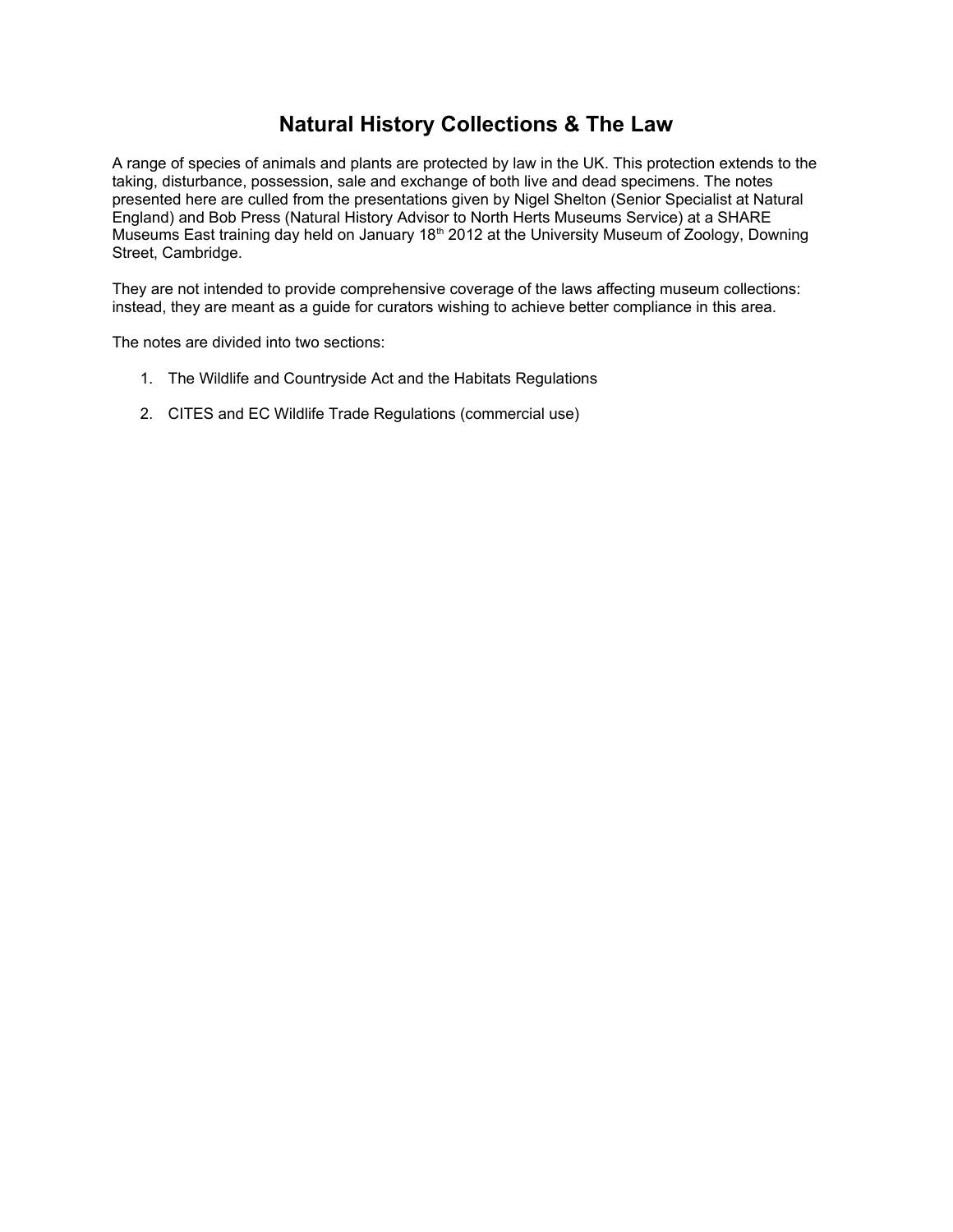# **Protected species in museums collections**

The major items of legislation covering protected species within the UK are the *Wildlife and Countryside Act of 1981* and the European Union's *Directive 2009/147/EC*, commonly known as the *Habitats Directive*. The two sets of regulations are intertwined.

# **The Wildlife and Countryside Act 1981**

The Wildlife & Countryside Act (as amended) provides protection (at different levels) for a variety of animal and plant species (including all wild birds) in the UK. It also transposes the following into UK law:

- Convention on the Conservation of European Wildlife and Natural Habitats (the 'Bern Convention')
- European Union Directive on the Conservation of Wild Birds 79/409/EEC & 2009/147/EC (the 'Birds Directive' & update)

The provisions relating to animals in the Wildlife and Countryside Act only apply to 'wild animals'; these are defined as those that are living wild or were living wild before being captured or killed. It does not apply to captive bred animals being held in captivity.

# **The Habitats Regulations**

The Habitats Regulations also transposes into UK law the UK Government's obligations under the parent directive (*Conservation of Natural Habitats and of Wild Fauna and Flora, Council Directive 92/43/EEC,*  otherwise known a the Habitats Directive*)*. The original UK Conservation (Natural Habitats & Conservation) Regulations date from 1994. Several changes were made to these and consolidated on 1/1/2007; new species were added in 2008; and a revised version of the UK regulations was issued in 2010, now called the Conservation of Habitats and Species Regulations 2010.

Together with *Directive 2009/147/EC on the Conservation of Wild Birds (codified version)* (the ['Birds](http://ec.europa.eu/environment/nature/legislation/birdsdirective/index_en.htm)  [Directive'](http://ec.europa.eu/environment/nature/legislation/birdsdirective/index_en.htm)), the Habitats Directive forms the cornerstone of Europe's nature conservation policy. It is built around two pillars: the [Natura 2000 network](http://ec.europa.eu/environment/nature/natura2000/index_en.htm) of protected sites and the strict system of species protection. All in all the directive protects over 1.000 animal and plant species of Community interest and over 200 so called "habitat types" (e.g. special types of forests, meadows, wetlands, etc.), which are of European importance.

# **European Protected Species**

*Species of Community interest* include those which are endemic, rare, endangered or likely to become so. Those given strict protection within the EU are known as *European Protected Species*. They are listed in Appendices IIa (plants) and IV (animals) of the Habitats Directive. Those present in the UK are listed in Schedule 2 of the 2010 Habitats Regulations.

No species of bird is listed as a European Protected Species *per se*. All wild bird species are protected under the Birds Directive and (in the UK) the Wildlife & Countryside Act.

All of the different regulations list taxa by both latin and common name but taxa are formally recognised (e.g. in disputes) by the latin name only.

An example is the Common or Viviparus Lizard, *Lacerta vivipara*. Only Hungarian populations belonging to subspecies *pannonica* are considered to be in need of protection and only this taxon is listed as an European Protected Species in the Habitats Directive (it does not appear in the Habitats Regulations since this subspecies does not occur in Britain). However, the lizard is listed simply as *Lacerta vivipara* in the Wildlife & Countryside Act, conferring protection on all of the subspecies, even though those present in the UK are not deemed at risk.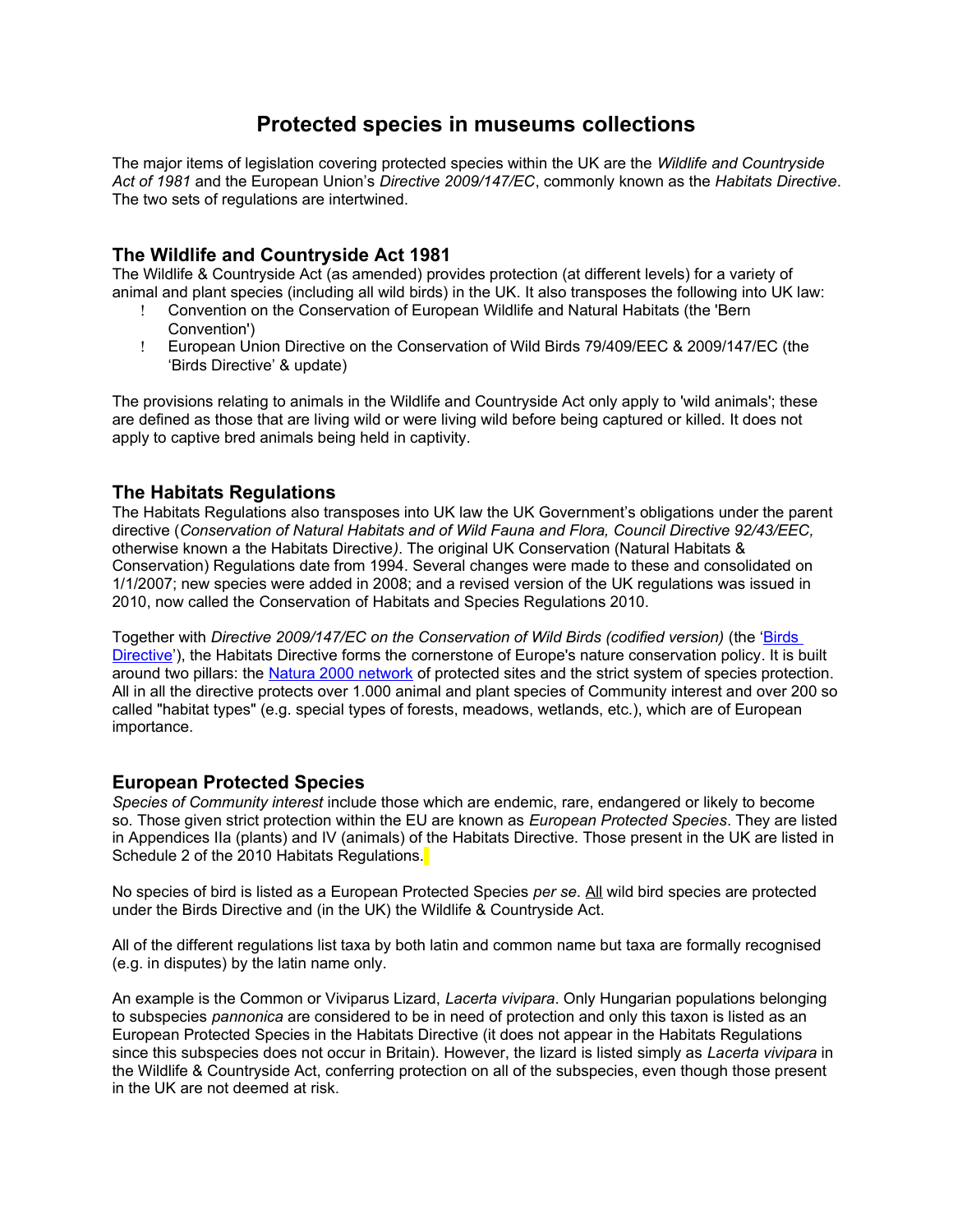Together, the Wildlife & Countryside Act and Habitats Regulations cover the following activities:

- ! Agricultural or fishery damage<br>! Public health and safety
- Public health and safety
- Disease (preventing the spread of)
- ! Falconry
- ! Keeping
- ! Sales
- Conservation
- ! Science
- ! Education
- ! Taxidermy

These regulations apply only to England and Wales. Scotland, N. Ireland, the Channel Islands and the Isle of Man have seperate legislation enacted to fulfill their obligations. Curators are advised to check the relevant regulations when dealing with specimens from elsewhere in the UK.

# **Management authority**

Although policy is set by Defra, the management authority is Natural England and in particular, their Regulation Team which is now responsible for protection of both sites and species. The Wildlife Licensing Unit (Bristol), delivery and enforcement units are all part of this team.

# **Wildlife Management Licensing**

Licences are used to enable activities which are otherwise banned under the legislation e.g. scientific study that requires capturing protected animals can be allowed by obtaining a license. Trade in the more widespread species is also permitted if licensed.

Providing advice on wildlife management is Natural England's preferred approach – licences are only issued as a last resort e.g. to disturb or shoot species. For most museum work, and certainly for museum collections where the issues are usually acquiring, keeping or disposing of dead specimens, licences are usually the only option.

Any of three types of licence may be used, depending on the activity and the applicant.

#### **Personal Licences**

Tailored licences which require an application and are judged on a case by case basis, e.g. *culling badgers in relation to damage, gulls for health and safety* 

#### **General Licences**

 Activities that carry a low risk for the conservation or welfare of the protected species in question, e.g. *selling dead wild birds (GL17)* 

#### **Class Licences**

 Class Licences represent a 'middle way' between Personal and General Licences in cases where a personal licence would be routinely issued, e.g. *to keep European Protected Species Annexe IV and IIb specimens (CL01)* 

#### **Specific (Individual) Licences**

 Applied for and assessed on a case-specific basis, where there is no exemption in the Act or general/class licences available, these can be issued providing there is a licensable purpose in the Act – e.g. for science or education purposes. They can also be issued to organisations facing an unusual situation.

Class licences are the most relevant for museums. They are relatively new and require the 'person or establishment' to register with Natural England, but no actual application is required. The applicant must also fulfil certain criteria – e.g. meet the definition of a museum or educational establishment, be a member of the Guild of Taxidermists etc. So far relatively few museums have registered.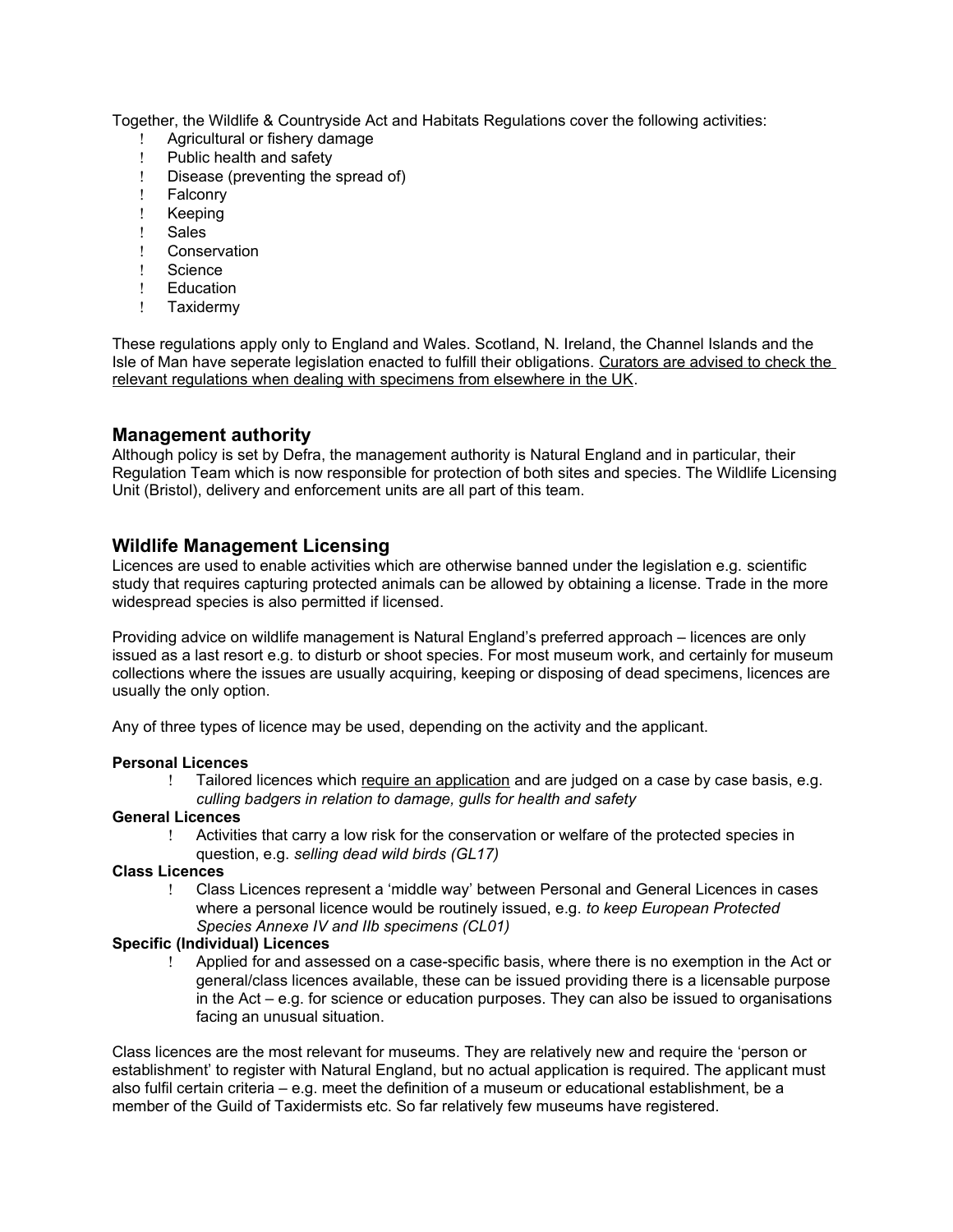# **Sections of the Wildlife and Countryside Act**

The Wildlife and Countryside Act is divided into four parts of which Part I covers wildlife. There are 27 Sections in Part I; the most relevant to museums are summarised here. However, there are varying levels of protection ( e.g. full protection, prohibition of sale only, etc). Definitions and wording can be subtly different between sections and reference should always be made to the full text of the legislation to determine the exact provisions that relate to a given species. The species protected under each section are listed in an accompanying schedule.

# **Section 1: Protection of birds**

Assuming there is no sale of specimens involved, the only section directly affecting specimens in museum collections is Section 1 and the 80+ species listed in Schedule 1. Some of sections 2-8 (and schedules 2-4) may be relevant when ascertaining whether a bird was legally taken before being offered to the museum.

Section 1 prohibits the intentional killing, injuring or taking of any wild bird and the taking, damaging or destroying of the nest (whilst being built or in use) or eggs. It prohibits possession of wild birds (dead or alive) or their eggs. There are additional penalties for offences relating to birds on [Schedule 1.](http://www.naturenet.net/law/sched1.html)

## **Section 9: Protection of other animals**

Again, assuming there is sale involved, Section 9 covering 106 individually named marine and terrestrial, vertebrate and invertebrate species, plus all species of bats, applies directly to museum collections. As with birds, other sections (10-12) may be relevant when ascertaining whether a specimen was legally taken before being offered to the museum.

 Section 9 prohibits the intentional killing, injuring or taking, the possession and the trade in wild animals listed in [Schedule 5.](http://www.naturenet.net/law/sched5.html)

## **Section 13: Protection of plants**

Only one section applies to plants.

 Section 13 identifies measures for the protection of wild plants. It prohibits the unauthorised intentional uprooting of any wild plant species and forbids any picking, uprooting or destruction of plants listed on Schedule 8. It also prohibits the sale, etc, or possession for the purpose of sale of any plants on [Schedule 8](http://www.naturenet.net/law/sched8.html) or parts or derivatives of Schedule 8 plants. It provides certain defences, e.g. provision to cover incidental actions that are an unavoidable result of an otherwise lawful activity.

It is not normally an offence to pick the 'Four Fs'; fruit, foliage, fungi or flowers - assuming that none of them are protected specifically - which are growing wild if they are for personal use and not for sale. Section 4, subsection 3, of the Theft Act 1968 makes it clear that – *A person who picks mushrooms growing wild on any land, or who picks flowers, fruit or foliage from a plant growing wild on any land, does not (although not in possession of the land) steal what he picks unless he does it for reward or for sale or other commercial purpose. For the purpose of this subsection 'mushroom' includes any fungus, and 'plant' includes any shrub or tree*. Whilst picking may not be theft, it might be theft if you uproot a tree or shrub - because a tree might be worth something - and take it away. Land owners permission?

## **Sections 16 & 17: Licensing**

- Section 16 provides a mechanism for licensing actions that would otherwise be unlawful; different statutory agencies are responsible for licensing activities depending on the reason for doing them. For example (in England, and in general) Natural England is responsible for licensing most activities done for scientific study, educational reasons or for photography or conservation.
- Section 17 comments further on licensing.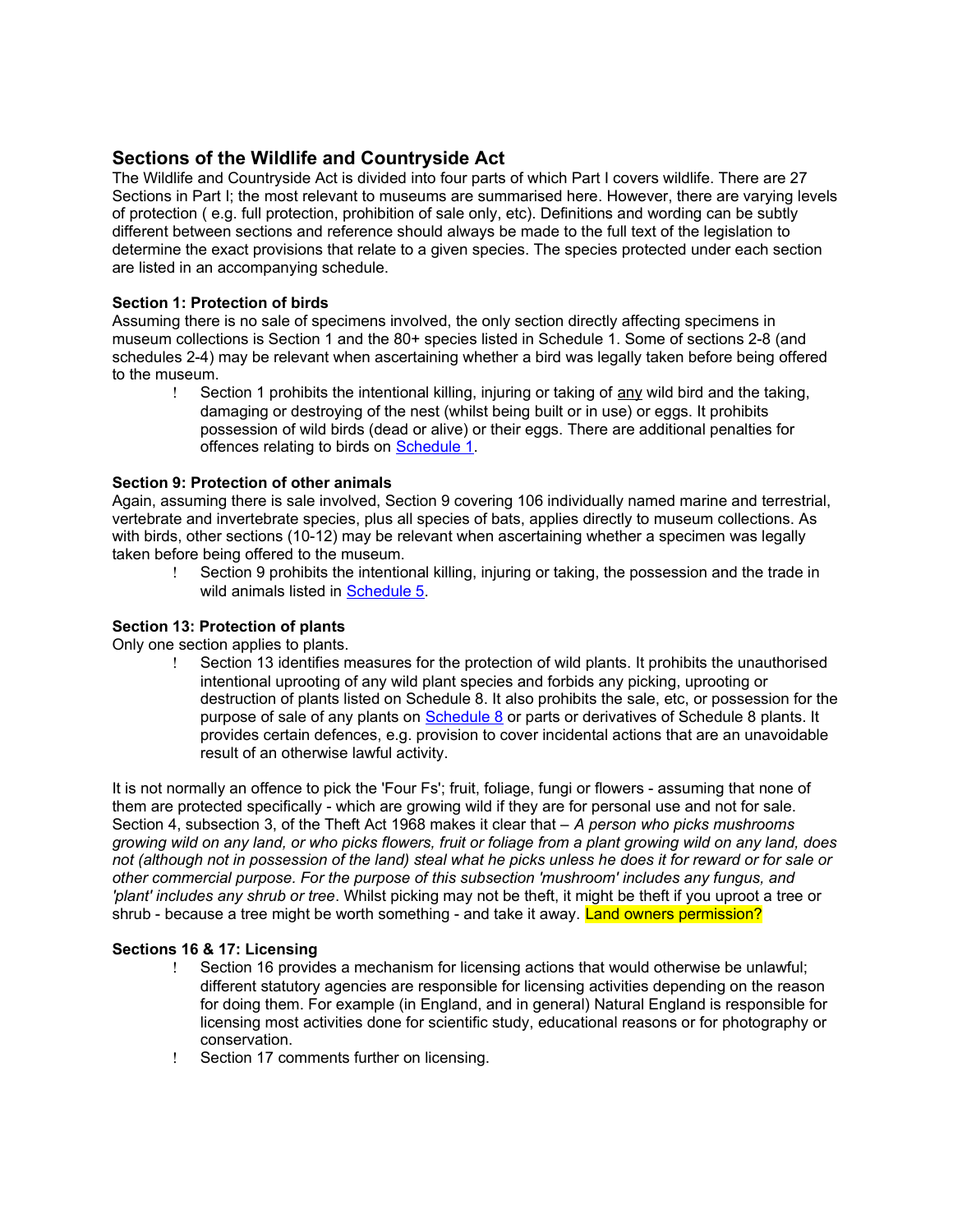# **The Habitats Regulations**

Part 3 (sections 41-46, and 53-56) of the regulations applies to the protection of species, in particular European Protected Species which are defined as:

 those species of animals listed in Annex IV(a) to the Habitats Directive and those species of plants listed in Annex IV(b) and II(a) to the Habitats Directive which have a natural range which includes any area in Great Britain.

They are listed in Schedule 2 (animals) and Schedule 5 (plants) of the Habitats Regulations.

Note that museum collections often contain specimens of European Protected Species which occur elsewhere in Europe but not in the UK and therefore are not listed in the Habitats Regulations schedules. Curators should check the full list of European Protected Species in Annexes IV(a) and II(b) of the Habitats Directive.

The deliberate capture, killing or disturbance of listed animal species, including destruction of eggs, nesting places or breeding sites are all prohibited.For plants, collection, uprooting or destruction is prohibited. In addition, the possession, control, transport, sale or exchange (and offering for sale or exchange) of both plants and animals are also prohibited.

As with CITES, the ban applies to live or dead specimens and any part or derivative of a specimen and to any stage of the life cycle.

# **Legal possession of European Protected Species**

There are various defences that may be invoked, including the lawful taking of a specimen. Circumstances in which it is lawful to possess a European Protected Species are:

- Where the specimen is captive bred
- Where the specimen was taken outside the EU (but note CITES regulations)
- Where the specimen was taken before the relevant date (2007)

Otherwise, possession, control, transport, sale or exchange requires a licence. Among the purposes relevant to museums for which a licence may be granted (providing any action is not be detrimental to favourable conservation status within the species natural range) are:

- Science and education
- Protection of zoological and botanical collections

## **Important Considerations**

The onus is on the keeper to show that the keeping of the specimen is lawful. Proof is mostly via documentary evidence, including provenance and any other evidence.

- Specimens may be taken or kept lawfully if:
	- They were taken/acquired prior to enactment of the relevant legislation<br>They were taken under licence (Wildlife & Countryside Act only)
	- They were taken under licence (Wildlife & Countryside Act only)
	- They were not deliberately killed but found dead as a result of another event e.g. RTA, or even natural causes (Wildlife & Countryside Act only)
	- They were taken outside the EU
	- They were captive-bred \*

The Wildlife & Countryside Act is unusual in requiring a reverse burden of proof –an indivual is presumed guilty until proven innocent – despite this being against the basic principle of criminal law.

\* The situation with captive-bred birds is complex due to slight differences in definitions and other wording, so care is needed here.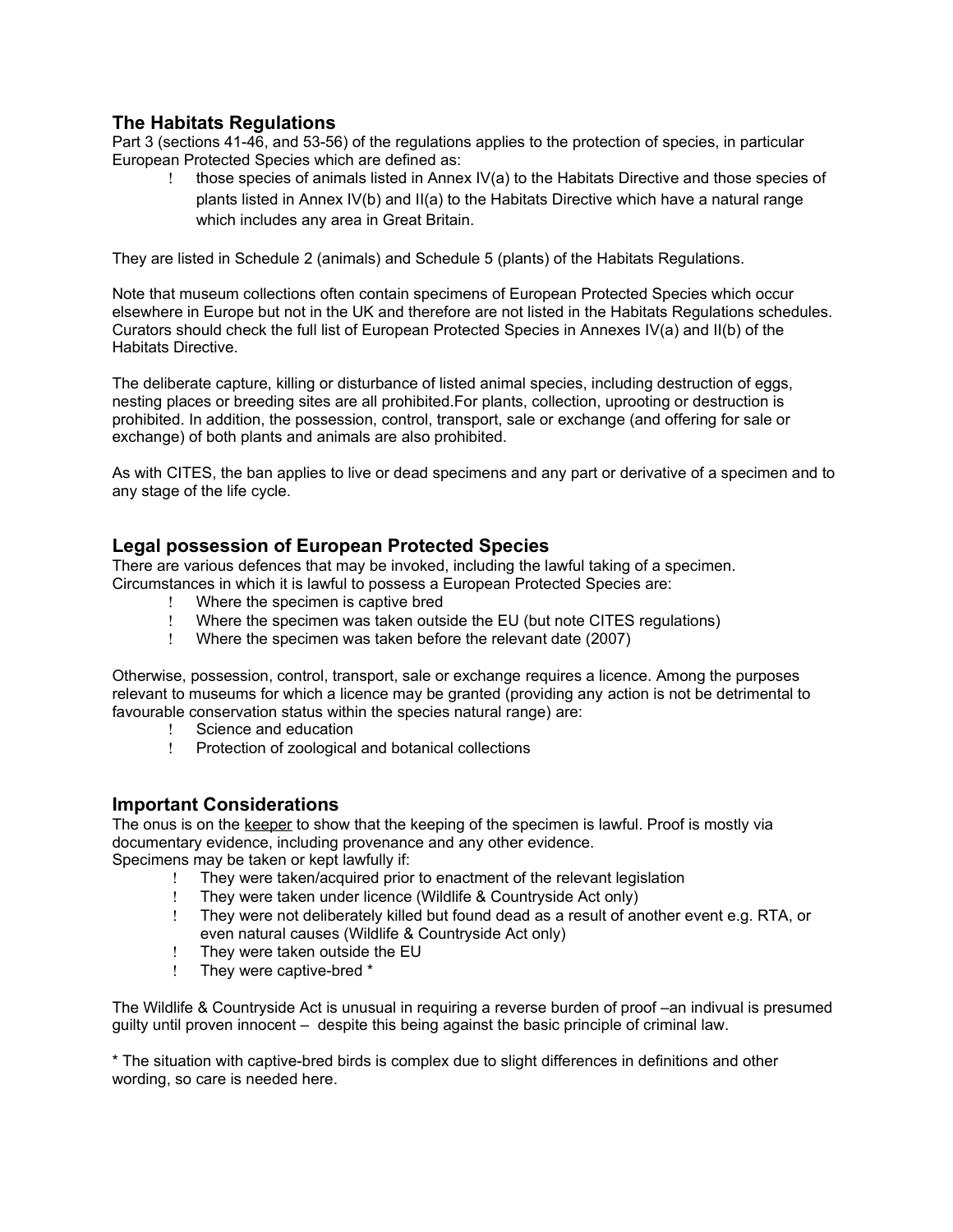# **SUMMARY**

# **What Is protected?**

A species listed on any schedule has some level of protection and a licence is possibly needed to keep the specimen. In summary, the following are protected:

- All wild birds naturally occurring in the UK and EU states have protection (NB. all bird protection is in the Wildlife And Countryside Act)
- Species listed in Schedules 5 (Animals) and 8 (Plants) of the Wildlife & Countryside Act or Schedule 2 of the Habs Regs

# **Relevant Dates**

Collections or specimens may pre-date the legislation, in which case they are not covered. Relevant dates are:

- ! Wildlife And Countryside Act 31<sup>st</sup> October 1981
- Habitats Regulations  $-10<sup>th</sup>$  June 1994 (for original taking of specimen) AND 21 $st$  August 2007 (for possession of specimen)
- Birds' eggs 1954 (for original taking of specimens) AND 2007 (for possession of specimens)

# **Relevant Licenses**

- **General Licenses**
	- $\circ$  GL17 permits the sale of dead wild birds, other than those already allowed by the law
	- $\circ$  GL20 permits the sale of dead wild animals, specifically of legally taken specimens of red squirrel and pine marten

## **Class Licences**

- $\circ$  CL01 (Museums) permits possession and transport of dead specimens (taken after the relevant date - 10/6/1994) of wild plant and animal species listed on Annex IV and II(b) of the Habitats Directive for scientific or educational purposes provided they were taken lawfully in any EU state.
- $\circ$  Annexe IV and IIb are specified as museums may have specimens from Europe, not just those occurring in the UK.
- $\circ$  CL07 permits the sale of dead European Protected Species and Schedule 5 species taken from the wild prior to 30th October 1981. European Protected Species may be sold only for science and education purposes, Schedule 5 species for any purpose.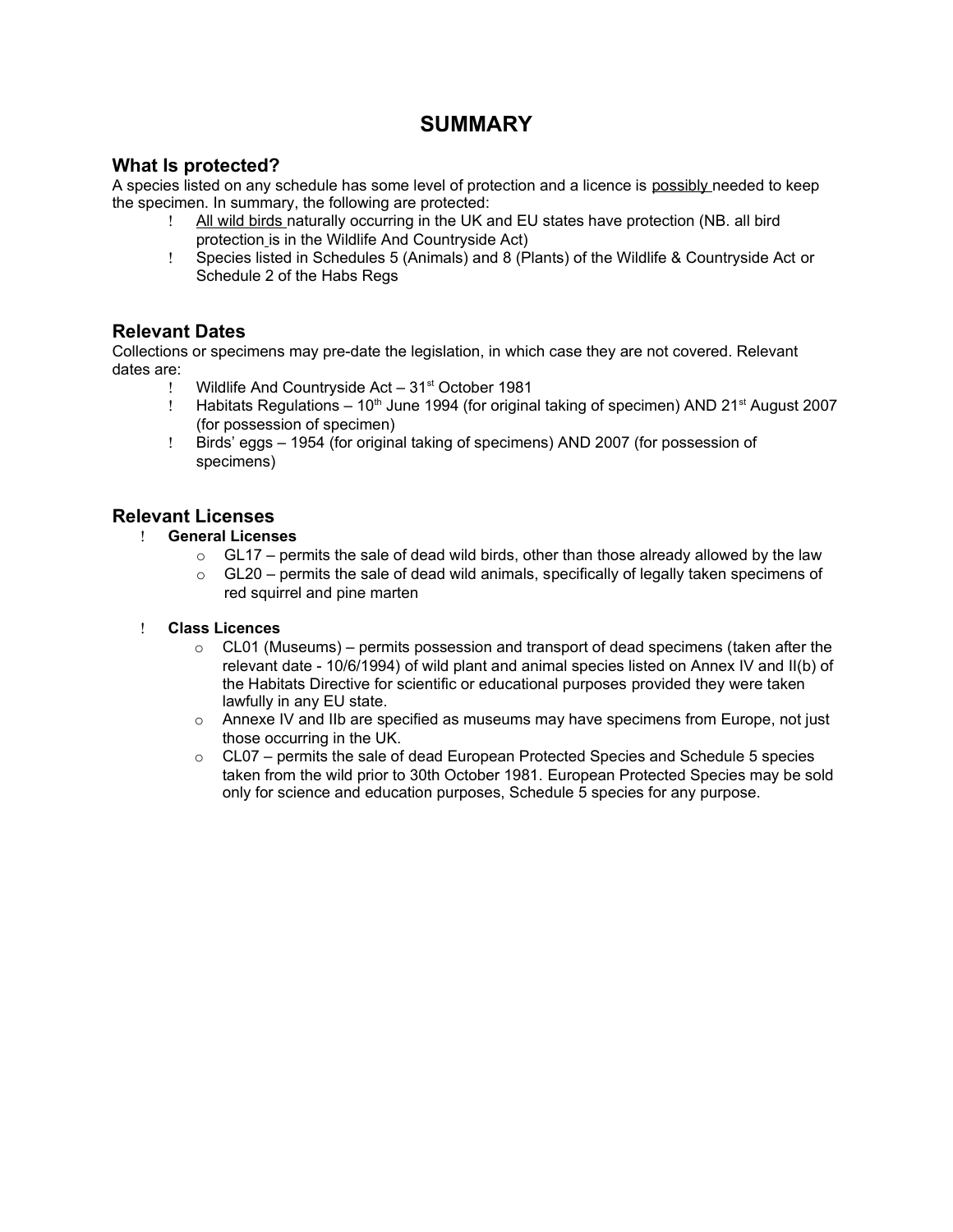# **Contacts**

Wildlife Licensing Unit – General enquiries Tel: 0845 601 4523 Email: [wildlife@naturalengland.org.uk](mailto:wildlife@naturalengland.org.uk)

Christine Bryant – Licensing Officer, Wildlife Licensing Unit Tel: 0300 060 1382 Email: [chris.bryant@naturalengland.org.uk](mailto:chris.bryant@naturalengland.org.uk)

Nigel Shelton – Senior Specialist Tel: 0300 060 0039 Email: nigel.shelton[@naturalengland.org.uk](mailto:david.brown@naturalengland.org.uk)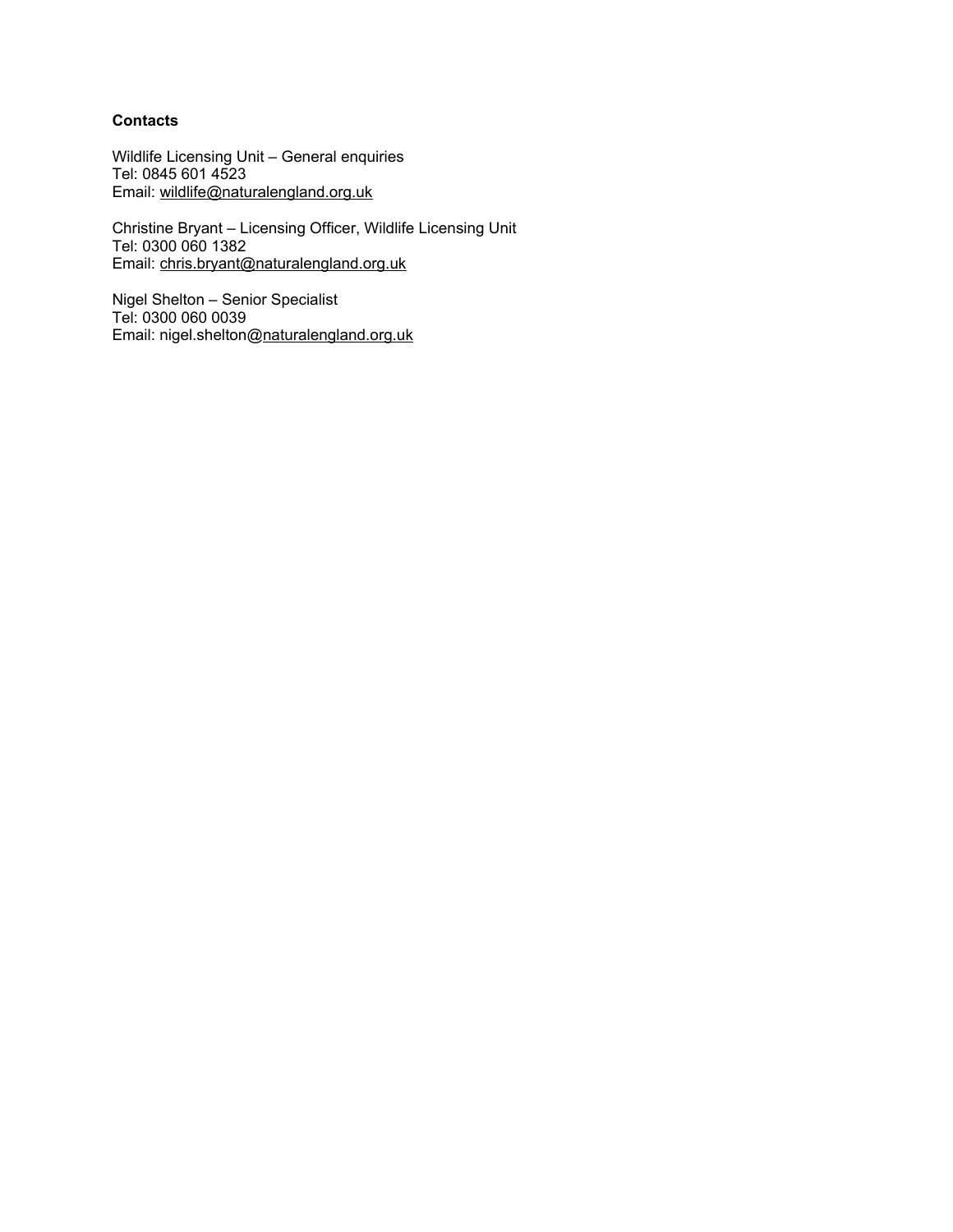# **Natural History and the Law: Trade and commercial use of natural history objects**

These notes essentially repeat the advice given at the 2010 NatSCA meeting on Taxidermy and the Law held at Leicester Museum, with some minor updates and additions. Information from that meeting is available on the NatSCA website.

# **1. Legislation**

The following legislation covers commercial use of natural history objects:

CITES

Convention on International Trade in Endangered Species of Wild Fauna and Flora

 EC Wildlife Trade Regulations (ECWT) (including *Council Regulation (EC) No. 338/1997*), *Commission Regulation (EC) No. 856/2006*, as amended by *Commission Regulation (EC) No. 100/2008* and *Commission Regulation (EC) No. 709/2010)*

# **CITES**

CITES is an international agreement between governments. Its aim is to ensure that international trade in specimens of wild animals and plants does not threaten their survival. It entered into force in the UK in 1976.

# **ECWT**

This is the mechanism by which CITES has been implemented in the EU. It entered into force in the UK in 1997 where it is implemented under COTES regulations and UK Border Controls.

Implementation occurs at Community level to overcome the bar on trade restrictions between member states (Article 36 of the Treaty conditionally allows such trade restrictions between Member States for the protection of the life and health of animals and plants) and also problems inherent in the absence of systematic border controls between Member States.

The uniform implementation of CITES throughout all 27 EU Member States is done through the adoption of the EC Wildlife Trade Regulations.

## **Similarities and differences**

Together, CITES and ECWT provide the overarching legal framework for natural history. They are in addition to any relevant national legislation and deal specifically with trade in species.

Although ECWT implements CITES, the two sets of regulations are not precisely the same. Both list the species protected but in practise ECWT include and expand upon CITES by including some non-CITES species and upgrading the level of protection afforded to others. So if a museum meets the ECWT requirements, it also automatically meets CITES requirements.

# **2. Levels of protection**

The level of protection afforded to any given species is reflected by which Appendix/Annex it is listed in. For ECWT they are:

- **Annex A** all CITES Appendix I species, plus certain others (including some non-CITES species) that are considered to need a similar level of protection.
- **Annex B** all CITES Appendix II species, plus certain others (including some non-CITES species) that are considered to need a similar level of protection.
- **Annex C** all CITES Appendix III species, apart from those which EU countries have "entered a reservation" for and are included in annex D. The effect of a reservation is that CITES no longer applies to the country entering it for the species concerned. For example, all EU countries have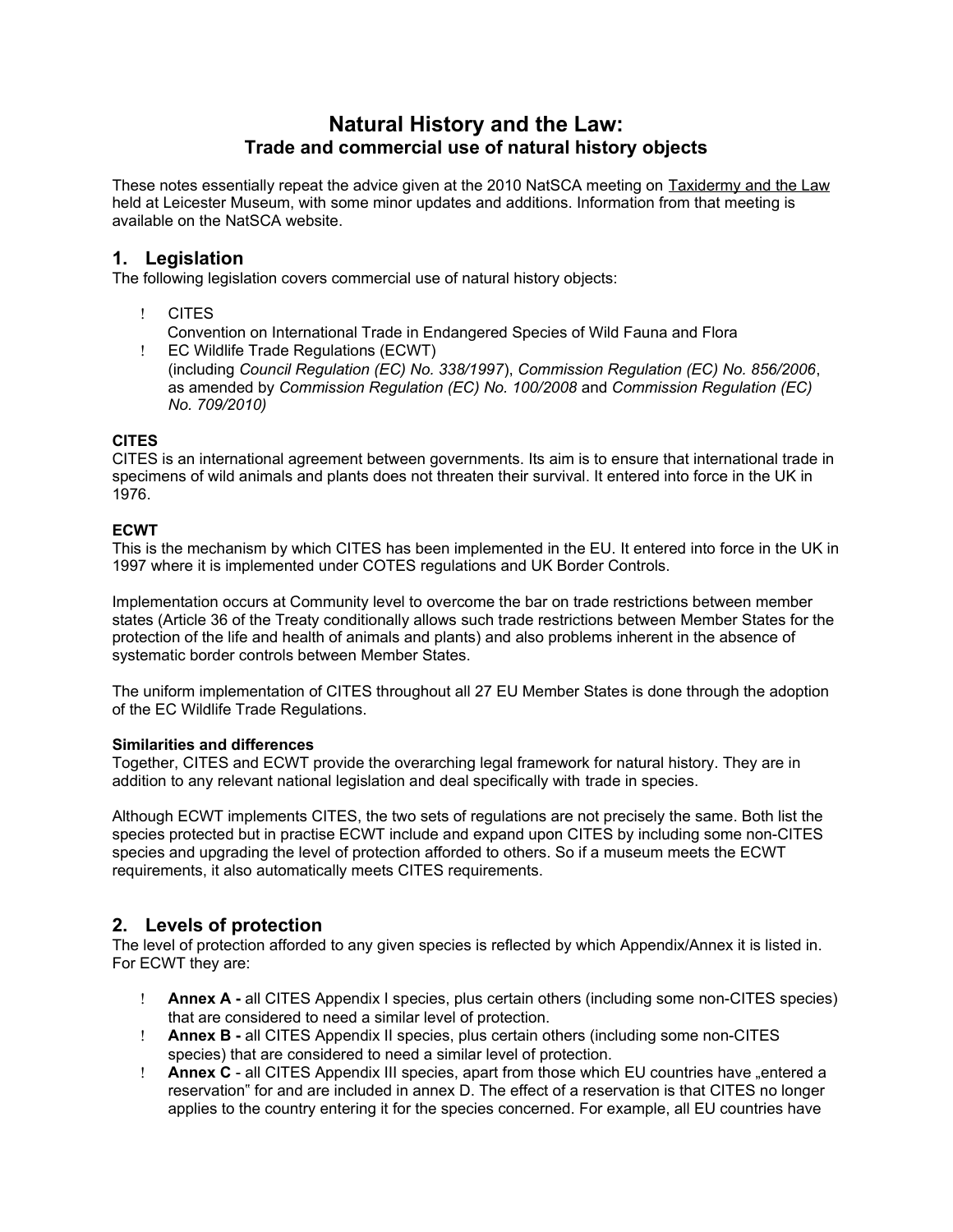entered a reservation for certain species of weasel listed in CITES Appendix III. Within the EU those species have no CITES Appendix status but are still treated as Appendix III species outside of the EU.

 **Annex D** - certain non-CITES species that have been imported into the EU in high enough numbers to need monitoring.

Permits and licences apply mainly to the most protected species i.e. those listed in Annex A. Trade in species on the remaining annexes is allowed unless a member state has entered restrictions for a particular species or, for Annex B, the specimens were illegally obtained.

# **3. Authorities**

#### **UK CITES management Authority**

Wildlife Licencing and Registration Service Animal Health and Veterinary Laboratories Association Bristol

# **UK CITES Scientific Authorities**

Flora Royal Botanic Gardens Kew

Fauna Joint Nature Conservation Committee Peterborough

# **4. Commercial use of specimens of protected species**

ECWT prohibits commercial use of European protected species without a licence (but not simple posession).

When deciding if a licence required, there are two different but equally important aspects to consider. The first is "what constitutes commercial use"?

DEFRA rules on what constitutes commercial use but essentially it is any use which raises revenue. For museums, the mostly likely include:

- Use in displays where a fee is charged (either to enter the display or the museum as a whole)
- Loans for display elsewhere for which a charge is made
- Hiring or photographing specimens for which a charge is made
- Educational services for which a charge is made (e.g loans to schools)
- Sale of specimens

Examples of commercial and non-commercial use are given in Appendix 1.

#### **Loans**

Where a borrowed specimen is used for commercial gain, it is the responsibility of the borrowing institute to obtain the relevant licence, not the lending institute (unless it, too, receives a payment).

## **Gifts and donations**

Gifts and donations of specimens are not considered commercial transactions. Museums may therefore accept gifts of Annex A specimens without requiring a licence as long as other commercial use conditions are met.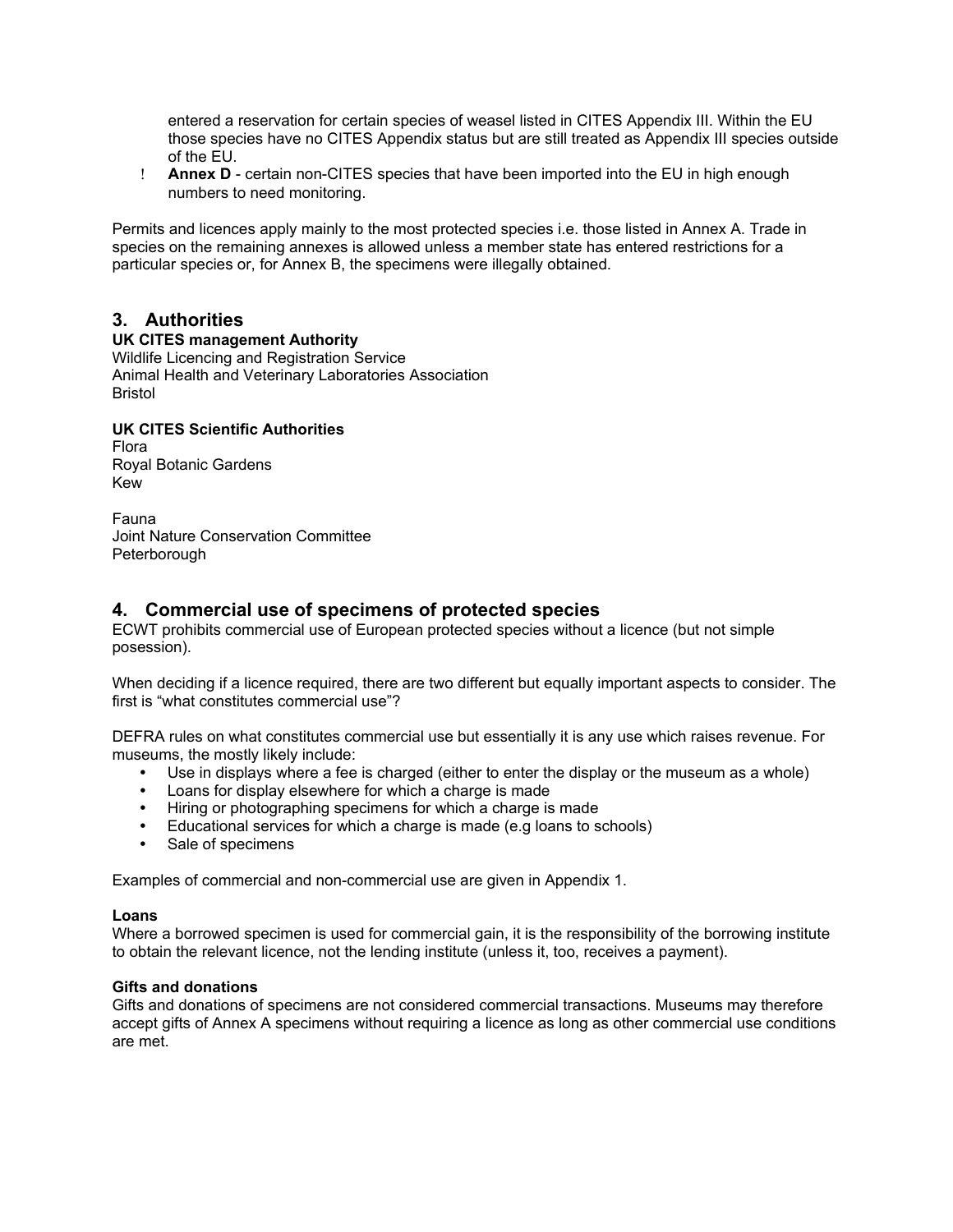However, if the transaction involves some type of exchange or other benefit in kind, including the right to view, use or benefit from having access to the specimen, this is treated as a commercial transaction so a license is required.

If a gift accepted for non-commercial use is subsequently used purely for commercial gain, a certificate will be required.

Other EU countries may not be prepared to allow a specimen to be sold that has previously been given away, particularly if there is not enough information about how it was received in the first place. Anyone who receives a specimen as a gift should ask the person who gave it to them for details of its origin, as this information will be needed if the new owner applies for a license.

Charitable donations and contributions that are unsolicited (not asked for) are not normally treated as commercial transactions. This means that the controls should not apply to them.

#### **Personal Effects Derogation**

Museums may be offered items obtained as souvenirs, trophies etc. As far as import permits are concerned these can be very complex but may come under PED. Such items may have no import license, even if acquired legally.

Museums may accept such items but if they are to be used for commercial purposes, then a license will be required. You should therefore obtain full details of how and when the specimen was acquired and imported as these will be needed to obtain the license.

# **5. European protected species**

The second aspect to consider is what "species are involved"?

The phrase "European protected species" refers to any specimen of a species listed in Annex A of ECWT and further, to any that are *live or dead***, or** *their [readily recognisable] parts and derivatives*.

#### **Parts and derivatives**

Parts and derivatives can include eggs, feathers, tusks, teeth, skins, shells, seeds, wood, blood, semen, and tissue.

These may appear in any collections, not just natural history ones. Examples include:

- ! items made from crocodile or snakeskin<br>! ivory and items carved from rhino horn
- I ivory and items carved from rhino horn<br>I antiques containing ivory or tortoiseshe
- antiques containing ivory or tortoiseshell
- musical instruments e.g. the keys on a piano for example may well be ivory.
- traditional medicines which contain extracts from endangered animals and/or plants

#### **'Ghost' derivatives**

An item only has to claim to contain a controlled species to contravene controls. So, a traditional medicine with packaging saying it contains tiger extract is prohibited – even if no tiger parts have been added!

#### **'Readily recognisable' parts**

The term "readily recognisable part or derivative" is taken to mean "any specimen which appears from an accompanying document, the packaging or a mark or label, or from any other circumstances, to be a part or derivative of an animal or plant of a species included in the appendices, unless such part or derivative is specifically exempted from the provisions of the Convention''.

If a specimen cannot be identified then CITES permits are not required. The onus is on the applicant to ensure that every effort has been made to identify the specimen where possible. If not recognisable, then since no CITES permit is required, no commercial use license is required either – but note the application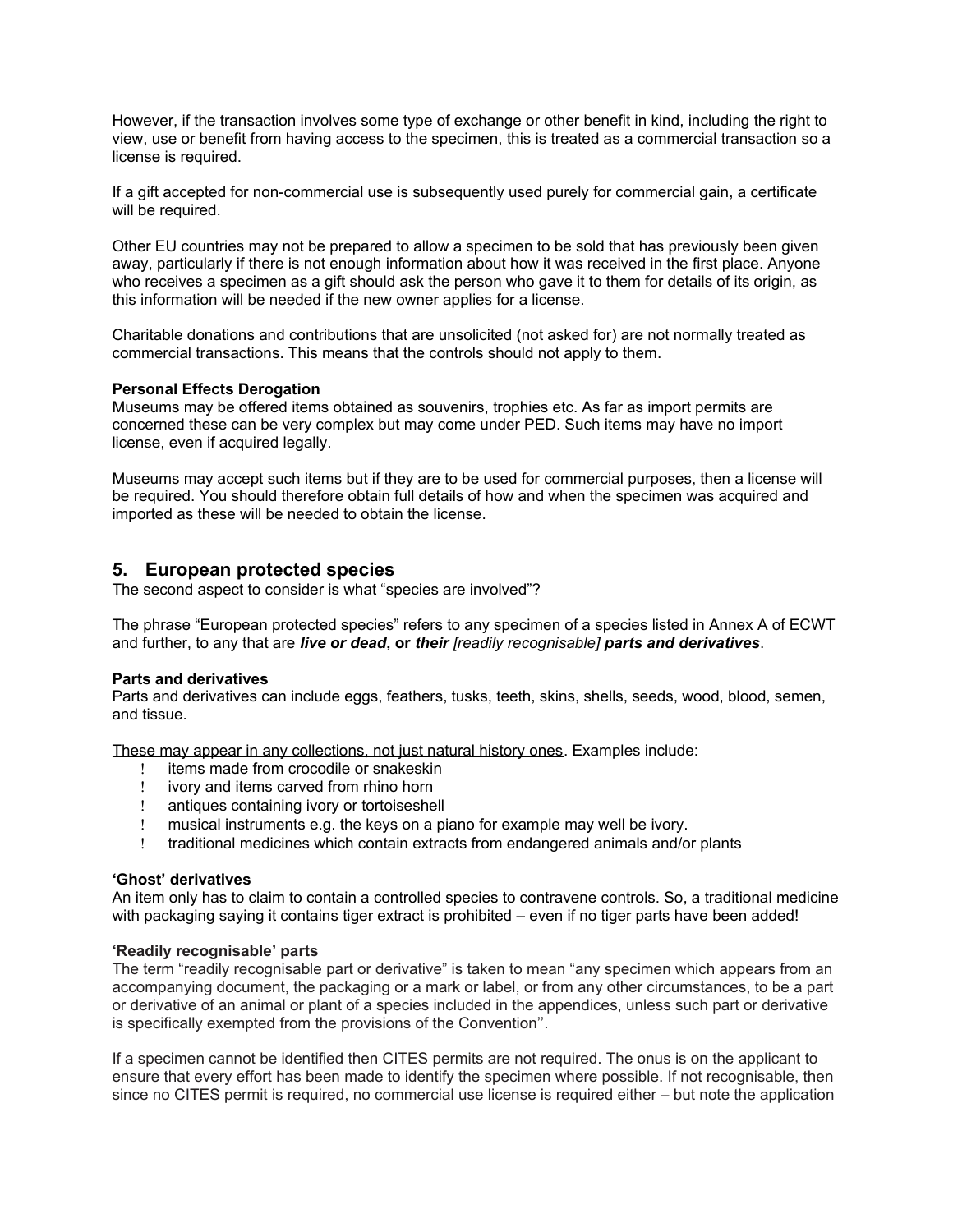of the 'ghost' derivatives rule, where the claim is sufficient cause even if the species is otherwise unrecognisable.

There are two further variations to this rule.

Where an entire higher taxon such as a family or genus is listed in Appendix A, then the item needs only to be identifiable to that level to be classed as a controlled item. This applies to e.g. orchids, tortoises and species used for Mother of Pearl.

Where there are recognised conservation implications but the exact species is not known, the authorities will treat the specimen as if it belongs to the most protected species within the group. This is the "guilty until proved innocent" approach operated by Customs for imports. There is a way around this but it has not (as far as we know) been tested with the Wildlife Registration Service.

# **6. Licencing factors**

Factors which decide whether or not a licence is required to commercially use a specimen in a museum include:

- species
- country of origin
- state (wild or captive bred). NB there are specific rules about the marking of such specimens, even when stuffed!
- date of collection (pre- or post-legislation?)
- degree of working (modification)
- degree of commercial use to which the specimen is put

#### **Exemptions**

Exemptions allowing use without a licence include:

- artificially propagated plants and captive born and bred animals of species listed in Annex X of EC Regulation 865/2006.
- parts and derivatives which are deemed "not readily recognisable" \*But note 'ghost' derivatives!
- worked items

# **7. Worked items**

Worked items acquired before June 1<sup>st</sup> 1947 come under the Antiques derogation and do not require a licence.

To qualify as worked, specimens must have been *significantly* altered from their raw state for jewellery adornment, art, utility or musical instruments *more than 50 years before the date of the regulation* (i.e. 1947) and *need no further carving, crafting or manufacture to effect their purpose*.

They include taxidermy and mounted or wired osteology specimens but not disarticulated bones.

Worked items are common in natural history collections but can equally be found in non-natural history collections.

The amount of alteration, degree of original working and any further working needed to qualify for exemption appear to be very grey areas (some examples agreed with the European Commision are shown in Appendix 2) and may require a case-by-case ruling from the licencing authorities. An object originally worked before 1947 but which is further worked after 1947 would not be exempt.

# **8. Licences**

Within the EU museum Annex A specimens used for commercial purposes and Annex A-C specimens for re-export outside the EU require either an Article 10 (A10) or Article 60 (A60 – previously A30) certificate.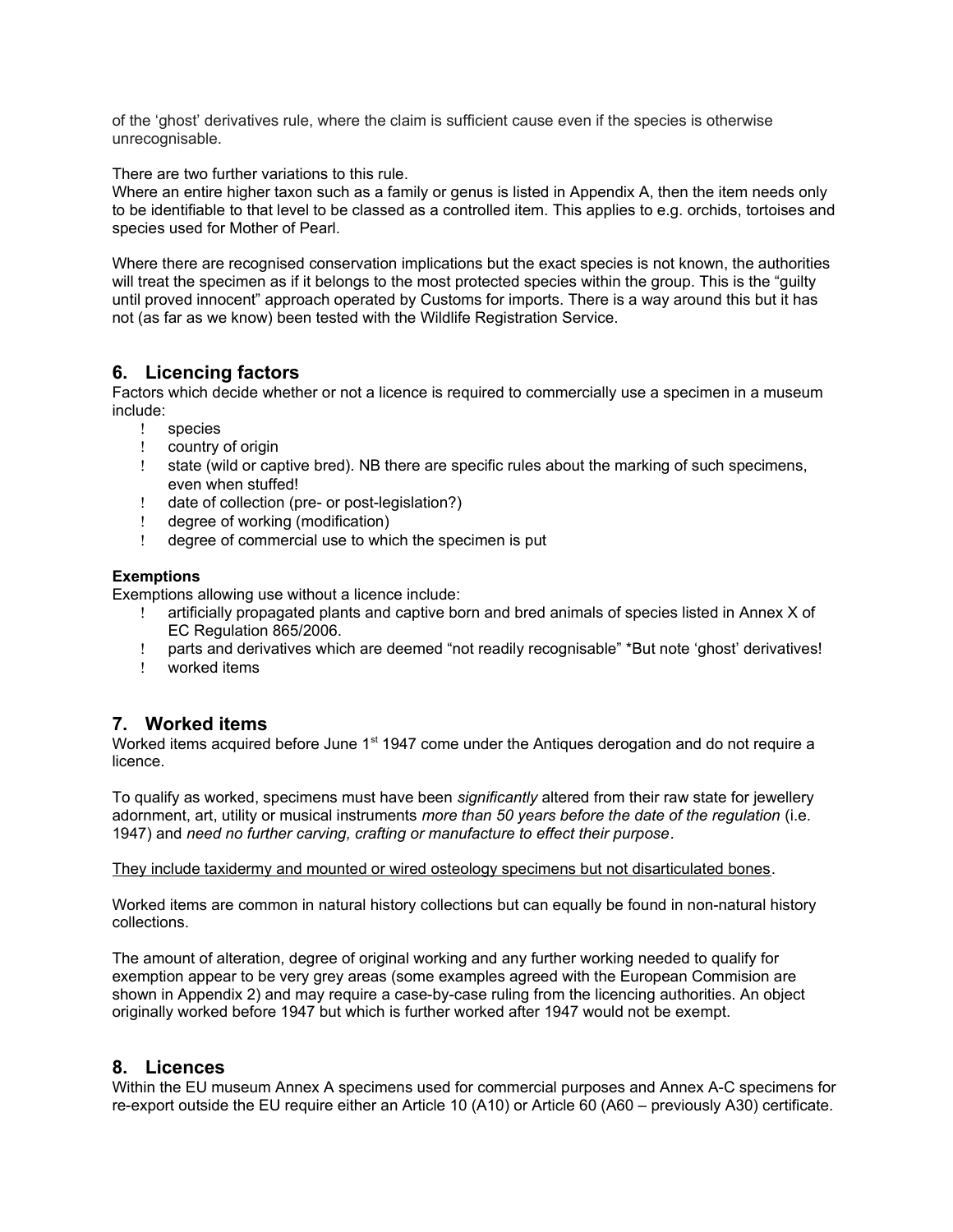These are obtained from AHVLA. There is a cost (currently £25 for A10 and £177 for A60) and they are time-limited.

NB. In the past some A30/A60 certificates were issued with no expiry date – check if yours is one.

- A10 certificates cover individual specimens for purely commercial use and for specimens exchanged with a non A60-holding institute. Two types: Transaction Specific Certtificate (used by a named individual) and Specimen Specific Certificate (used by anyone in possesion of the specimen)
- A60 certificates cover all the specimens in a named museum when these are commercially used for science or educational purposes aimed at the conservation of the species. NB. Any Annex A specimen used for purely commercial purposes (i.e. non-scientific or educational) still needs an A10 certificate. NB. An A60 certificate does not exempt the museum from the need for relevant CITES import/export permits.

# **9. Licence requirements**

In order to obtain a licence, various criteria must be met. Principally, the museum must:

- Hold data in an electronic register (compatible with EXCEL) of specimens and derivatives, updated annually
- Provide proof that the specimen was legally obtained by the museum and/or by the original keeper
- I Identify specimens using nomenclature as provided by UNEP-WCMC

# **10. Minimum standards**

Institutes holding an A60 certificate are expected to meet certain minimum standards. These include:

- Collections of live or dead animal or plant specimens, and records ancillary to them, permanently housed and professionally curated
- Museum and herbarium specimens must be prepared and collections arranged in a manner that ensure their utility
- All accessions properly and permanently recorded
- Permanent records maintained for loans and transfers to other institutions holding an Article 60 certificate
- Specimens acquired under the terms of the Article 60 are primarily for purposes of research or education aimed at the preservation or conservation of the species
- Acquisition and possession of specimens accord with the laws of the State in which the scientific institution is located

Also, the certificate only covers those specimens of species included in Annex A centrally housed under the direct control of the scientific institution and managed in a manner to preclude the use of such specimens for decoration, trophies or other purposes incompatible with the principles of Article 60.

# **11. Stricter measures and other oddities**

Stricter measures apply to a few CITES species e.g. tigers, bears, seals etc. Some of these measures may apply to museums: e.g. commercial use of mounted or minimally carved rhino horn was formerly allowed but as of 2011 is illegal in the UK.

## **Taxidermy**

A licence is not required to stuff most species of bird or animal but it must have been obtained legally.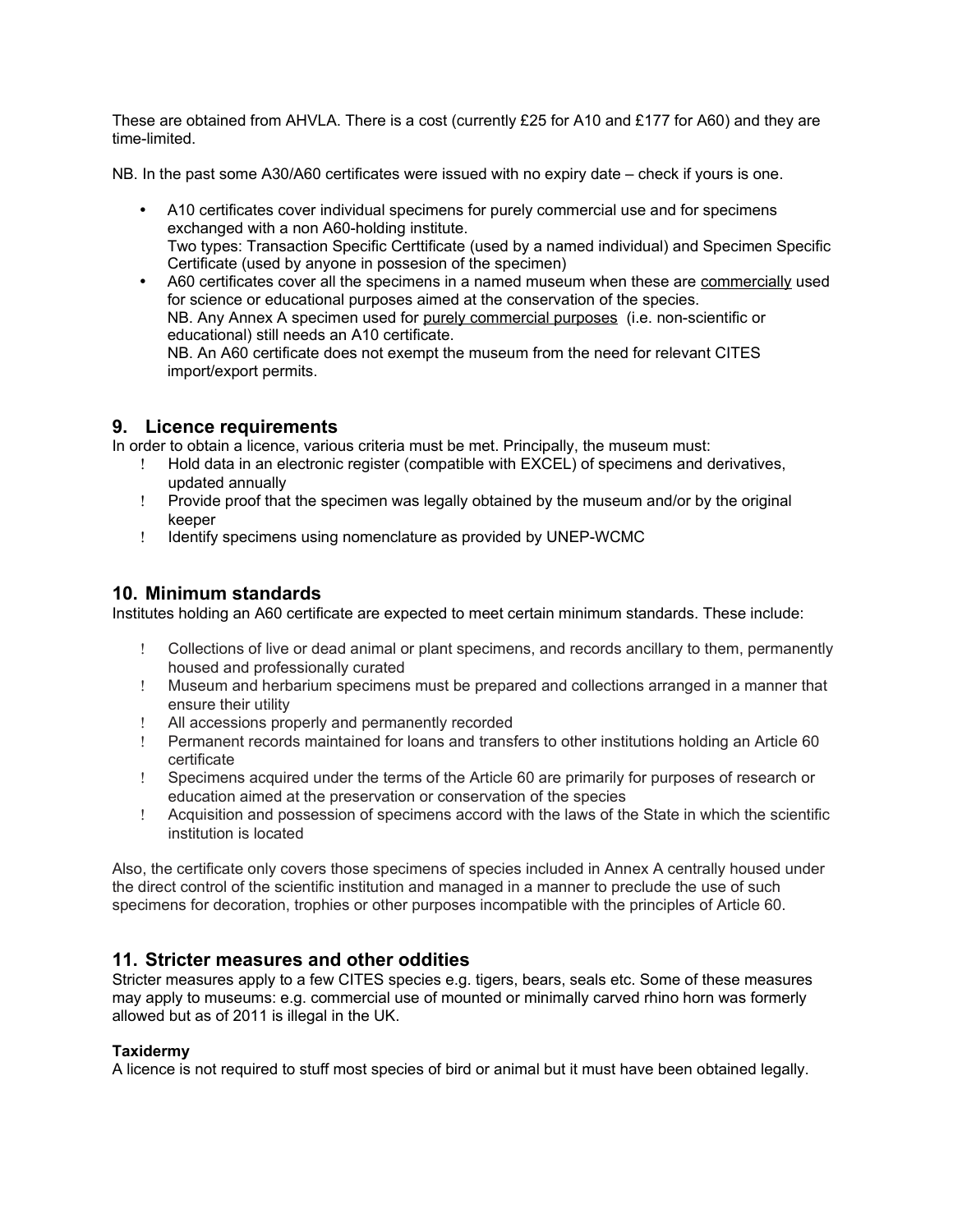If you purchase a specimen from a taxidermist this is a commercial transaction. The taxidermist must provide an A10 certificate and permanently mark the specimen in accordance with the regulations.

If the taxidermist is preparing a specimen as a commision this counts as a service and the client is responsible for obtaining any relevant certificate.

#### **Human remains**

Some remains were obtained in circumstances now considered unacceptable. For example, those acquired between 100 and 200 years ago from indigenous peoples under colonial rule. Some groups now claim rights over some of these human remains, including genealogical descendants, cultural communities, custodians and the scientific community.

Remains less than 100 years old are covered by the Human Tissue Act 2004.

# **12. Moving specimens of protected species**

A specimen of a CITES-listed species may be imported into or exported (or re-exported) from a State party to the Convention only if the appropriate document has been obtained and presented for clearance at the port of entry or exit.

Requirements may vary from one country to another and it is always necessary to check on the national laws that may be stricter, but the basic conditions that apply for the Appendices are described below.

The provisions of the present Convention on import/export do not apply where a specimen was acquired before the Convention came into force where the Management Authority issues a certificate to that effect.

Movement of any specimen of a species listed in Annex A or B into or out of the EU requires a permit (currently £59). For Annex C and D specimens a self completed 'Import Notification' form needs to be completed and stamped by Customs at the point of entry/exit.

## **13. Summary**

ECWT prohibits commercial use of European protected species without a licence. You do not need a commercial use licence simply to possess Annex A species, nor to give them away (but note possesion licences under Wildlife & Countryside Act and Habitat Regulations).

Advice from NatSCA is that non-charging museums holding Annex A specimens for non-commercial purposes do not require ECWT licences.

The Wildlife Licencing and Registration Service say that where lawfully obtained Annex A specimens (incl. all post-1947 ones) held in the collections of a charging museum are used only for non-chargeable scientific (and educational) study and never for display, no ECWT licences are required.

But there are exceptions and you should check that the advice is valid in every case.

# **14. Best practice**

When considering if a commercial use license or certificate is required, you should ask three questions:

- 1 Is the species listed on Annex A?
- 2 Will the specimen be used for any kind of commercial purpose?
- 3 Do any exceptions/derogations apply?

If the answers are: 1) Yes, 2) Yes, 3) No, then you will need a license/certificate.

Always: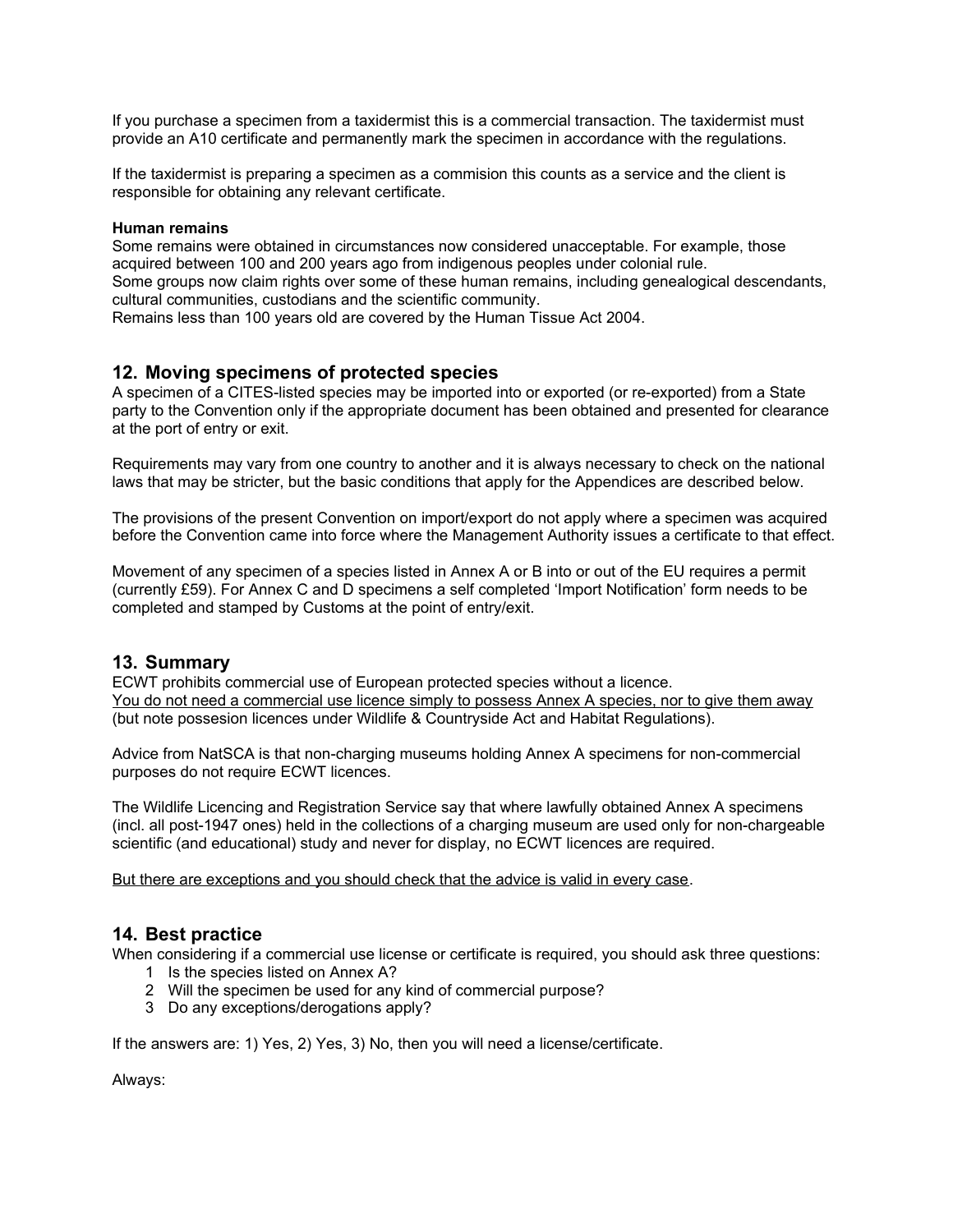- Check the rules carefully to see which ones (if any) apply: if in doubt consult the original legislation including any amendments.
- Obtain full documentation for the specimen and maintain full and accurate records. These will enable you to apply for or avoid relevant licenses and to prove your position if asked. Also give thought to producing/converting your records into the correct (electronic) format. Licences require an electronic register (compatible with EXCEL) of specimens and derivatives to be kept and updated annually.
- Contact the Wildlife Registration Team at AHVLA. They are helpful and respond rapidly to enquiries via either email or telephone. Since many issues are resolved on a case-by-case basis, you will probably end up speaking to them anyway, so get them involved early on.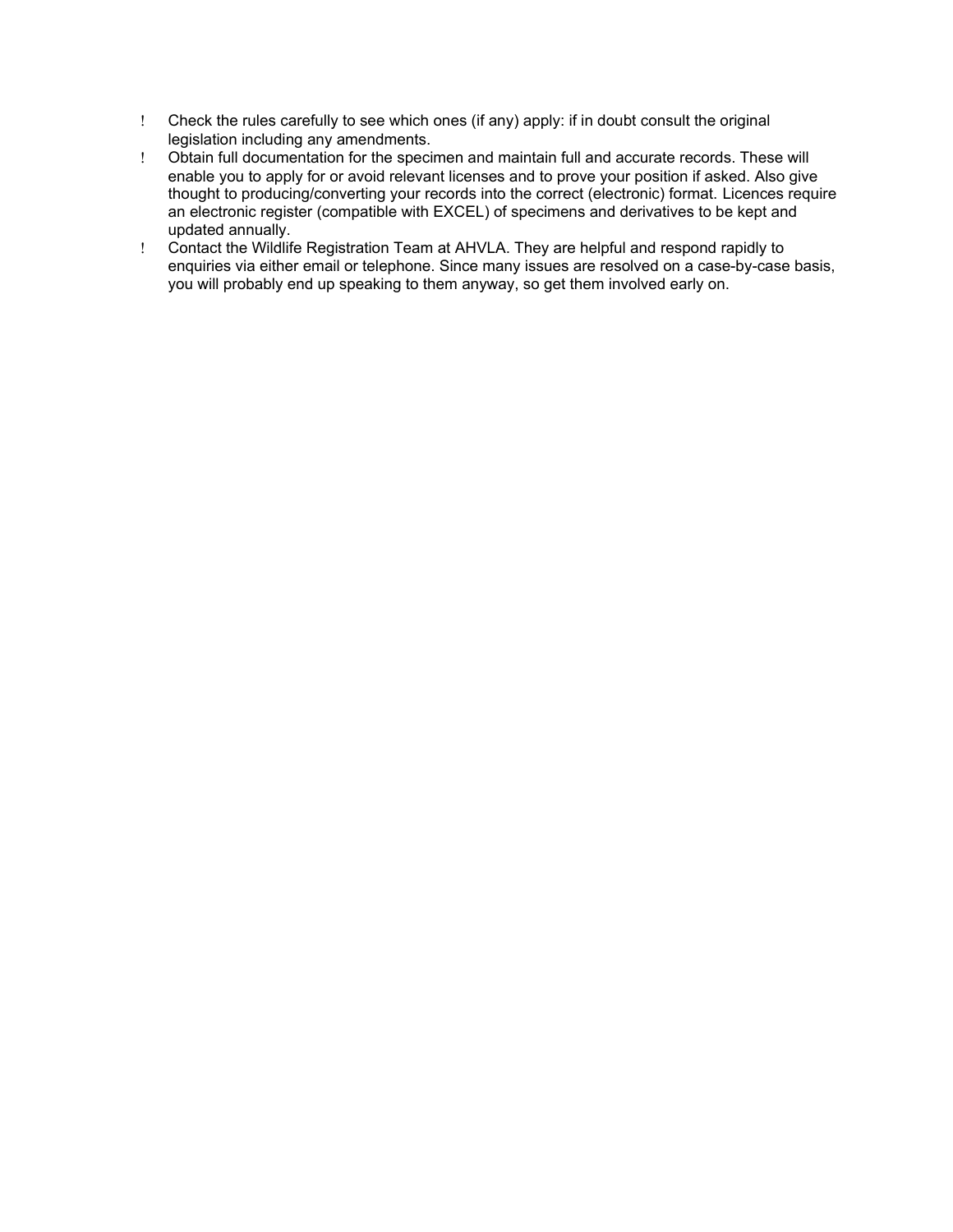|  |  |  | Appendix 1. Examples of commercial v non-commercial status: |
|--|--|--|-------------------------------------------------------------|
|--|--|--|-------------------------------------------------------------|

| <b>Commercial (License required)</b>                 | Non-commercial (License not required)             |  |  |  |
|------------------------------------------------------|---------------------------------------------------|--|--|--|
| Permanent displays                                   |                                                   |  |  |  |
| A permanent exhibition or display of Annex A         | A permanent exhibition or display of Annex A      |  |  |  |
| specimens in a museum which charges an entry fee     | specimens in a museum which is free to enter      |  |  |  |
| A permanent exhibition or display set up at the      | As above, but where the museum has a              |  |  |  |
| entrance to a museum (the gates charging entrance    | commercial cafeteria or shop on site              |  |  |  |
| to the institute are beyond the display) containing  |                                                   |  |  |  |
| Annex A artifacts made between 1947 and 1975         |                                                   |  |  |  |
|                                                      | A permanent exhibition or display in a free entry |  |  |  |
|                                                      | museum, with a box for donations where making     |  |  |  |
|                                                      | a donation is completely voluntary                |  |  |  |
| Temporary events                                     |                                                   |  |  |  |
| A temporary exhibition or display containing Annex A |                                                   |  |  |  |
| specimens for which there is an entrance fee, within |                                                   |  |  |  |
| an otherwise free entry museum (even if the Annex    |                                                   |  |  |  |
| A specimens are not themselves the main attraction)  |                                                   |  |  |  |
| A one-off commercial event where the display of      | A one-off commercial event where the museum is    |  |  |  |
| Annex A specimens is integral to the event           | merely a venue and display of any Annex A         |  |  |  |
|                                                      | specimens is incidental                           |  |  |  |
| <b>Behind the scenes</b>                             |                                                   |  |  |  |
| A museum charging visitors to view their storage     | A museum charging visitors to view their storage  |  |  |  |
| area where the Annex A specimens are the main        | area where Annex A specimens are on display       |  |  |  |
| focus of the display                                 |                                                   |  |  |  |
| <i><b>Images</b></i>                                 |                                                   |  |  |  |
| Corporate filming where this is specifically focused | Corporate filming where this is not specifically  |  |  |  |
| on an Annex A specimen (or its display)              | targeted at Annex A specimens, and the museum     |  |  |  |
|                                                      | is simply being used as a backdrop/location       |  |  |  |
|                                                      | Sale of postcards of an Annex A specimen, or use  |  |  |  |
|                                                      | of a poster of an Annex A specimen to attract     |  |  |  |
|                                                      | visitors to the museum                            |  |  |  |
| Loans/Hires                                          |                                                   |  |  |  |
| Hire of Annex A specimens for educational courses    | Loans of specimens that include Annex A           |  |  |  |
| not connected with conservation of the species.      | specimens to another institute for the production |  |  |  |
|                                                      | of a book (e.g. on the flora of Africa).          |  |  |  |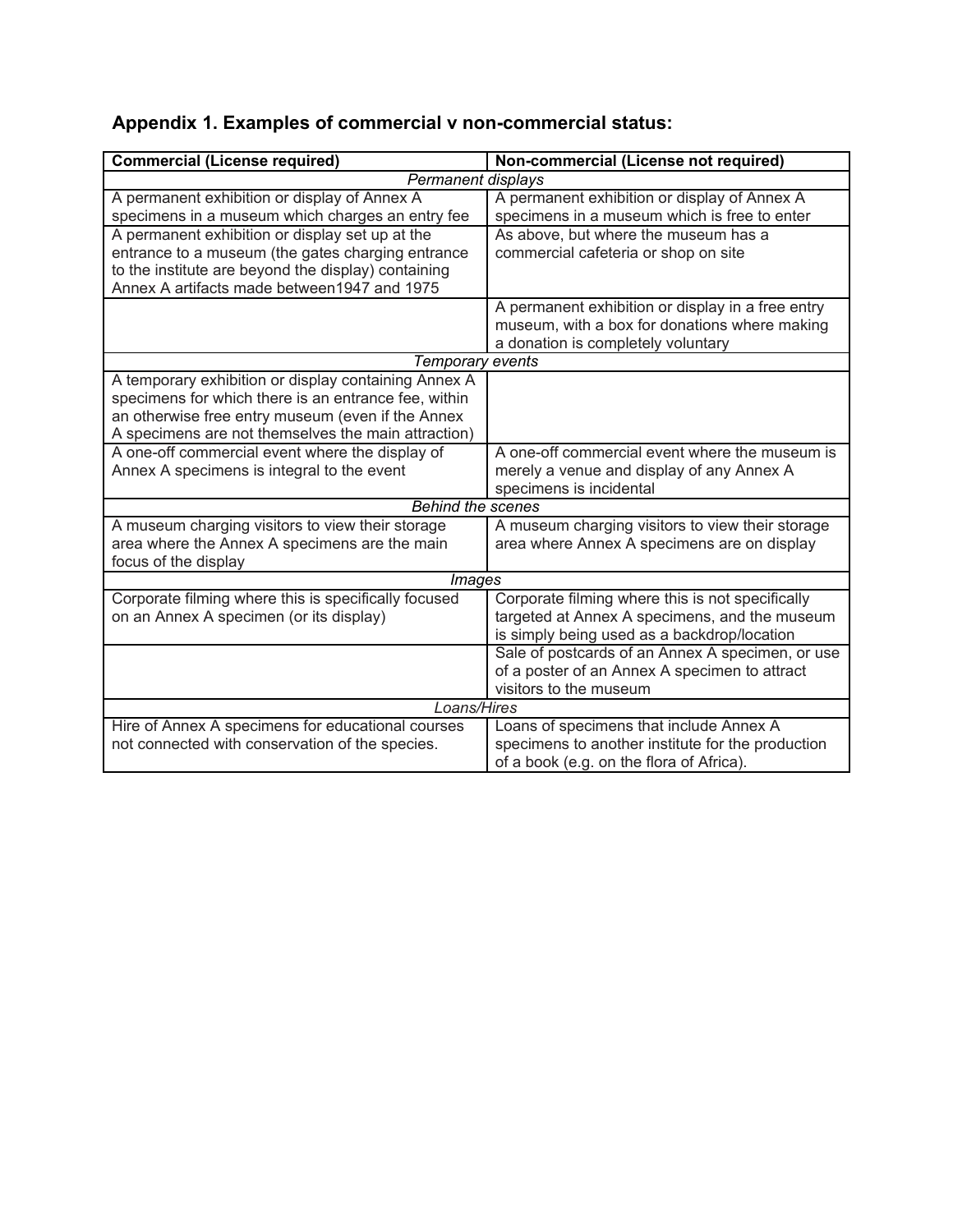# **Appendix 2. Examples of worked items agreed with the European Commission**

| <b>Worked Items</b>                             | Not worked items                             |  |
|-------------------------------------------------|----------------------------------------------|--|
| Articulated skeleton of tiger with wired joints | Tiger bones in box but showing evidence of   |  |
| and mounted                                     | having been 'articulated' (holes drilled for |  |
|                                                 | wires etc).                                  |  |
| Taxidermied rhino head, including horn(s),      | Rhino horn, unmounted or removed from a      |  |
| mounted or unmounted                            | plaque or base                               |  |
| Deer antlers still attached to skull plate and  |                                              |  |
| mounted on wooden plaque                        |                                              |  |
| Rhino horn carved or fashioned into a           | Rhino horn with minimal or rudimentary       |  |
| complete and identifiable artistic or utility   | carving                                      |  |
| object                                          |                                              |  |
| Tiger skin with or without taxidermied head     |                                              |  |
| and hessian backing but tanned and used as      |                                              |  |
| a rug                                           |                                              |  |
| Whales tooth scrimshaw                          | Whales teeth uncarved                        |  |
| Whole marine turtle shell polished and ready    |                                              |  |
| for wall mounting                               |                                              |  |
| Two elephant tusks mounted on wooden            | Whole, uncarved but polished single elephant |  |
| base with brass gong hung between them          | tusk                                         |  |
| Broom made with elephant hair                   |                                              |  |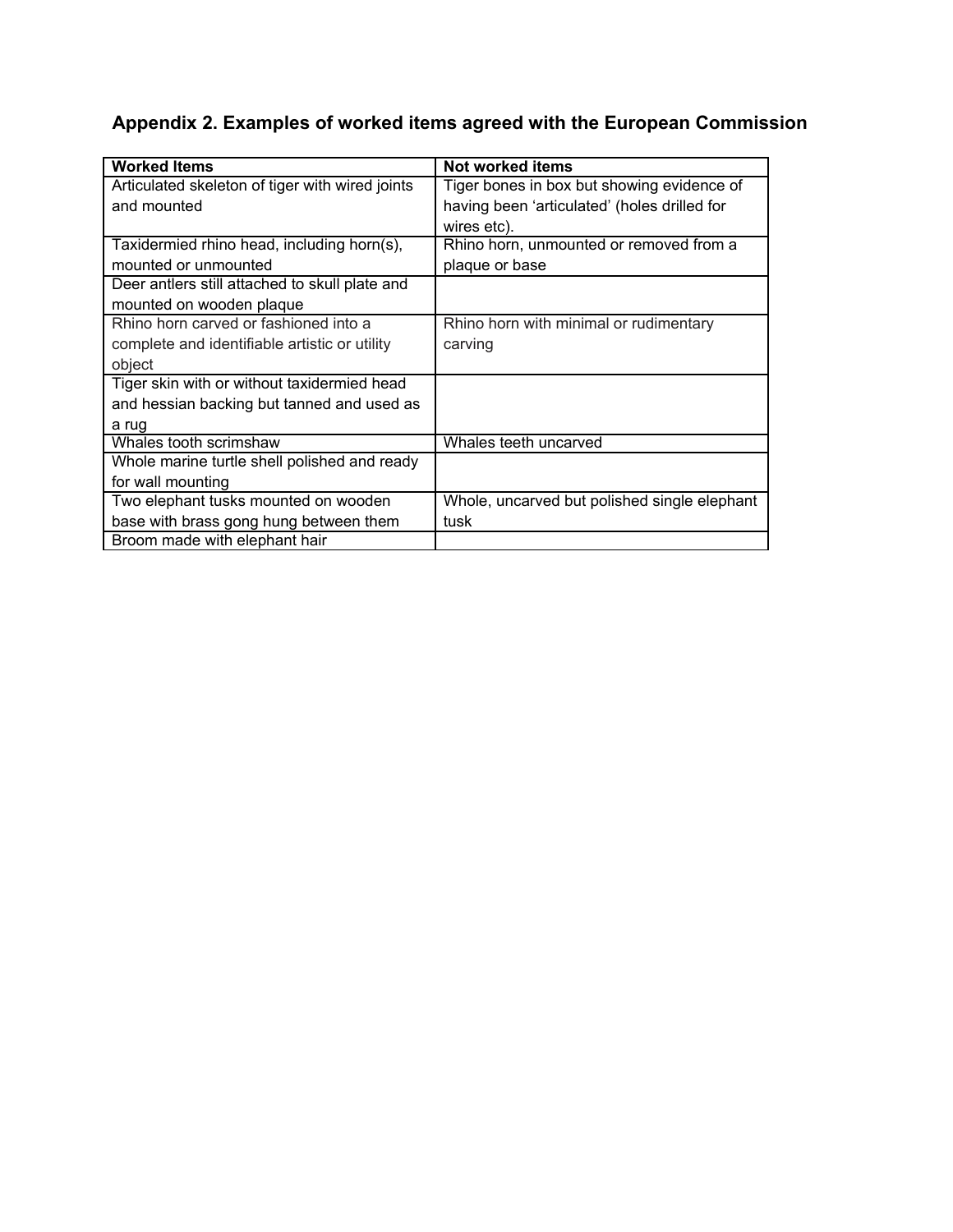# **Useful links**

### **European Wildlife Trade**

Information on all aspects of CITES, ECWT, commercial licencing, stricter measures etc, including how to apply for relevant permits.<http://animalhealth.defra.gov.uk/cites/index.htm>

For further information on all aspects of wildlife trade for EU countries, including details of all UK-specific legislation see<http://www.eu-wildlifetrade.org/>

NB. The latest version (2010) of ECWT Annexes, including all amendments to date is available at <http://www.ymparisto.fi/download.asp?contentid=122770&lan=en>

#### **Habitats Directive**

http://ec.europa.eu/environment/nature/legislation/habitatsdirective/index\_en.htm#interpretationn

#### **Human Remains**

Department of Culture, Media and Sport site gives guidance on dealing with human remains. [http://www.culture.gov.uk/what\\_we\\_do/cultural\\_property/3289.aspx](http://www.culture.gov.uk/what_we_do/cultural_property/3289.aspx)

## **Wildlife and Countryside Act**

Covers Wildlife and Countryside Act, including lists of protected species and their current protection status.<http://jncc.defra.gov.uk/page-3614>

NB. A spreadsheet giving taxon designations for all legislation, together with filters enabling searches on protection categories for all taxa and the ability to produce species lists based on a variety of selection criteria is available at<http://jncc.defra.gov.uk/page-3408>

### **NatSCA**

Provides a PDF giving information on all regulations affecting natural history collections, including examples of situations where Article 10 or Article 60 licenses are required. Copy available in this pack. <http://natsca.info/content/natural-science-collections-and-law-0>

NB. For some information on which licenses have changed since this document was updated in August 2011 see [http://www.naturalengland.org.uk/Images/classlicencestable\\_tcm6-24189.pdf](http://www.naturalengland.org.uk/Images/classlicencestable_tcm6-24189.pdf)

## **Natural England**

Information on species, regulation, licence applications etc. Advice leaflets available but mainly relate to conserving/protecting living populations, introduction of alien species etc. <http://www.naturalengland.org.uk/ourwork/regulation/wildlife/licences/default.aspxx>and <http://www.naturalengland.org.uk/conservation/wildlife-management-licensing/default.htm>

## **The Birds Directive.**

Original EU legislation. [http://eur-lex.europa.eu/LexUriServ/site/en/consleg/1979/L/01979L0409-](http://eur-lex.europa.eu/LexUriServ/site/en/consleg/1979/L/01979L0409-20070101-en.pdf) [20070101-en.pdf](http://eur-lex.europa.eu/LexUriServ/site/en/consleg/1979/L/01979L0409-20070101-en.pdf)

## **UK Government Legislation**

Gives full text of all UK legislation, including lists of relevant species. Enter full name of act and year.... Wildlife and Countryside Act 1981, Conservation (Natural Habitats & Co) Regulations 1994 or Conservation of Habitats and Species Regulations 2010.<http://www.legislation.gov.uk/>

#### **Current nomenclature**